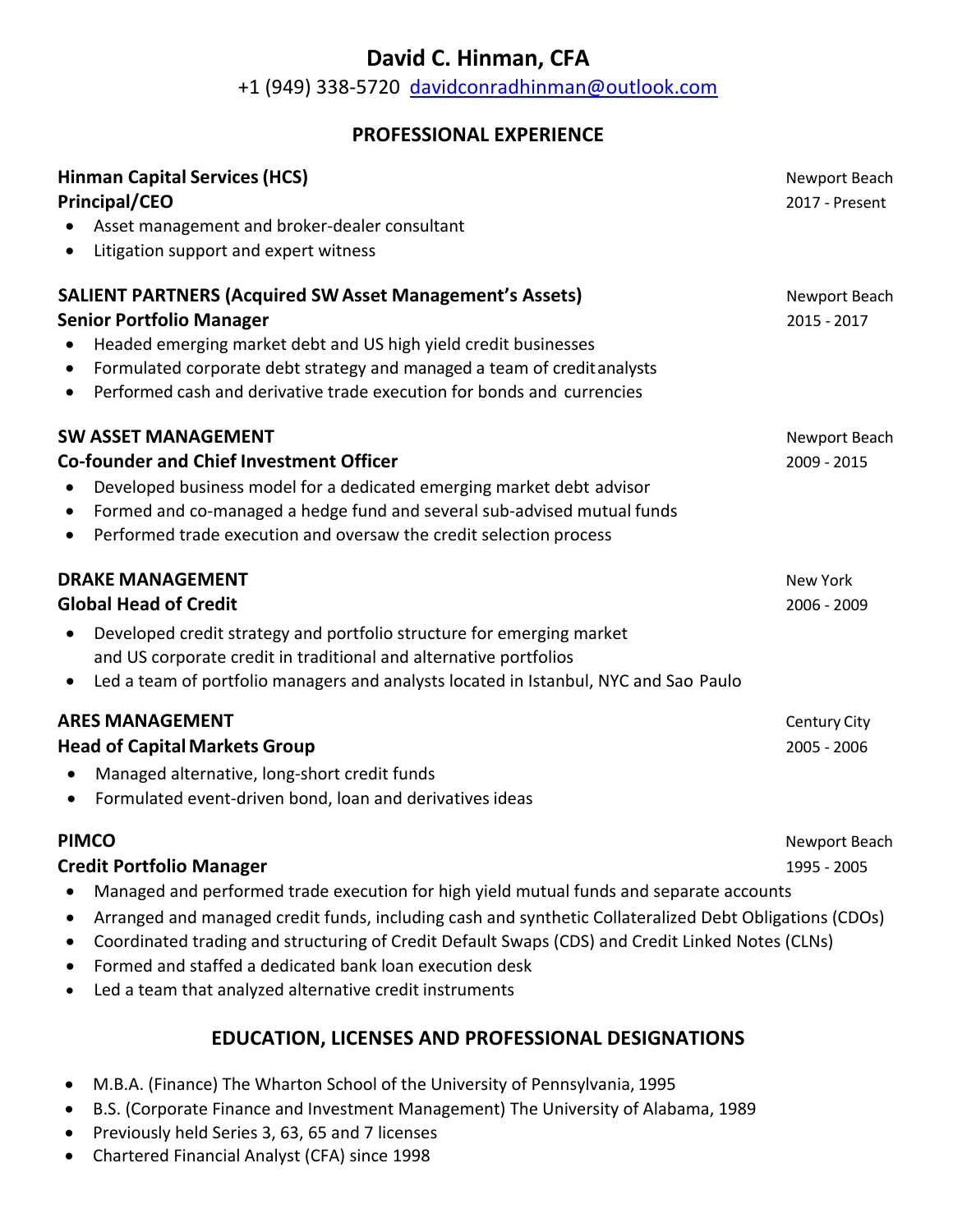# **DAVID C. HINMAN LITIGATION TESTIMONY AND EXPERT EXPERIENCE**

#### **Steven M. Mariano, individually, and as Trustee on behalf of the Steven M. Mariano Revocable Trust, Claimant v. UBS Financial Services, Inc., Respondent, FINRA Arbitration (19-00647)**

Retained by the claimant's counsel (Rennert Vogel Mandler & Rodriguez, P.A., and Egozi & Bennett, P.A.) as an asset management expert to opine on the materiality of certain short-selling related information and investors' expectations for the provision of related advice and risk-related warnings by financial advisors to their ultra-high net worth clients. Submitted an expert report and testified before a panel in arbitration.

#### **Confidential United States Securities and Exchange Commission investment advisor inquiry**

Retained by the SEC as a distressed corporate bond trading expert. Analyzed whether communications made, and actions taken by a buy-side distressed debt trader were consistent with market practices under the circumstances. Work included interpreting email and Bloomberg chat transcripts, describing distressed debt market trading practices, and analyzing the degree to which the frequency and nature of the trading served to influence market prices of the notes.

#### **Confidential United States Securities and Exchange Commission broker-dealer inquiry**

Retained by the defendants' counsel (Kaplan Hecker & Fink) as a distressed corporate bond trading expert. Submitted an expert declaration that discussed whether communications made, and actions taken by a distressed debt trader at a major broker-dealer were reasonable under the circumstances. Work included interpreting voice and Bloomberg chat transcripts, describing distressed debt trading practices, and elaborating on best-execution responsibilities of investment advisors and broker-dealers.

# **Petróleos de Venezuela SA (PdVSA) et al. v. MUFG Union Bank NA et al., Federal Court, Southern District of New York (1:19-cv-10023)**

Retained by the plaintiffs' counsel (Paul Hastings; Willkie Farr & Gallagher) as an emerging market debt asset management expert. Submitted expert and rebuttal reports opining on topics including if bond investors should have been aware of invalidity risk associated with a PdVSA bond exchange offer; calculated whether plaintiffs were enriched by the exchange; determined whether exchanging investors made money.

# **Acis Capital Management, LP, et al. v. Highland Capital Management LP, et al., United States Bankruptcy Court, Northern District of Texas (18-30264, 19-34054)**

Retained by the plaintiffs' counsel (Rogge Dunn Group) as an asset management contract valuation expert to calculate the fair market value of several Collateralized Loan Obligation (CLO) management contracts and related equity retention entities. The contract valuation dispute was associated with plaintiffs' proof of claims as a part of various adversary bankruptcy proceedings.

# **United States v. Jean Boustani et al., Federal Court, Eastern District of New York (1:18-cr-00681)**

Retained by the defendants' counsel (Willkie Farr & Gallagher) as an emerging market debt asset management expert. Testified in federal court in a criminal case about what information is assessed as part of investing in developing country debt, sources, and reliability of this information as it related to, among other issues, the degree of corruption in emerging markets.

# **International Automated Systems, Inc. et al. v. Millard County et al., Fourth Judicial District Court, in and for Millard County, State of Utah (140700016)**

Retained by the plaintiffs' counsel (Nelson Snuffer Dahle & Poulsen) as a security markets expert to assess the impact on public company stock valuation of information published by municipal government officials.